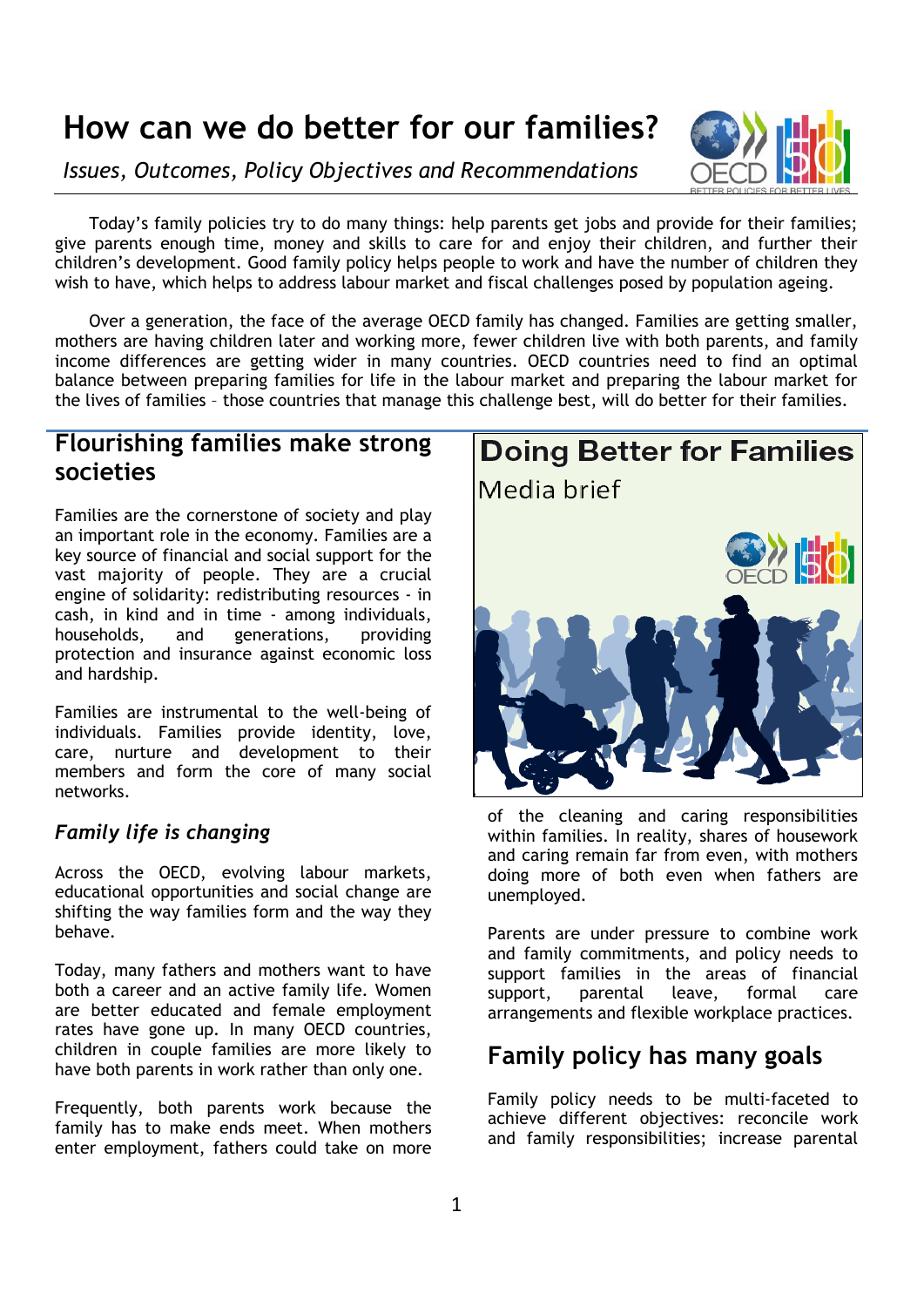employment and combat poverty; mobilise female labour supply and promote gender equality; promote conditions in which families can have the number of children they desire at the time of their choice; and, promote child development and equal opportunities among children for the future.

OECD governments all aim to support parents in their work and family decisions. Countries differ considerably, however, in the types and intensity of support provided to families. These differences are rooted in countries' histories. culture, role of the government and current work and family outcomes (Box 1).

#### **Box: Key work, family and child outcomes compared with the OECD average**

The table illustrates the considerable cross-national differences in family outcomes. However, no country significantly outperforms or underperforms the others in all of these outcome areas. Nordic countries generally have significantly better family outcomes than the OECD average, while Australia, Belgium, France, the Netherlands and New Zealand record relatively good outcomes. Chile, Greece, Italy, Korea, Mexico, Poland, the Slovak Republic, Spain and Turkey still face challenges in a range of areas.

|                                    | <b>Total fertility</b><br>rate | <b>Employment to</b><br>population<br>ratio | <b>Gender pay</b><br>gap                | <b>Child poverty</b> | <b>Childcare</b><br>enrolment<br>(aged $\leq 6$ ) | <b>PISA reading</b><br>scores | <b>Public</b><br>spending on<br>family benefits |
|------------------------------------|--------------------------------|---------------------------------------------|-----------------------------------------|----------------------|---------------------------------------------------|-------------------------------|-------------------------------------------------|
|                                    |                                | Women 15-64.                                |                                         | mid-late             |                                                   |                               | % GDP.                                          |
|                                    | 2009                           | 2009                                        | 2008                                    | 2000s                | 2008                                              | 2009                          | 2007                                            |
| <b>OECD Average</b><br>(intervals) | $1.74$ (+/- 0.183)             | $59.6$ (+/- $5.52$ )                        | $16 (+1.4.1)$                           | $12.7$ (+/- 3.06)    | $54.7$ (+/- $7.38$ )                              | 494 (+/- 11.4)                | $2.2 (+1.0.46)$                                 |
| Australia                          | 1.90                           | 66.2                                        | 12                                      | 11.8                 | 39.6                                              | 515                           | 2.7                                             |
| Austria                            | 1.39                           | 66.4                                        | 21                                      | 6.2                  | 44.3                                              | $\sim$                        | 3.1                                             |
| Belgium                            | 1.83                           | 56.0                                        | 10                                      | 10.0                 | 73.6                                              | 506                           | 3.1                                             |
| Canada                             | 1.66                           | 69.1                                        | 20                                      | 14.8                 | 40.4                                              | 524                           | 1.4                                             |
| Chile                              | 2.00                           | 42.2                                        | $\omega$                                | 20.5                 | 36.1                                              | 449                           | 0.8                                             |
| <b>Czech Republic</b>              | 1.49                           | 56.7                                        | 21                                      | 10.3                 | 40.4                                              | 478                           | 2.4                                             |
| Denmark                            | 1.84                           | 73.1                                        | 12                                      | 3.7                  | 78.6                                              | 495                           | 3.7                                             |
| Estonia                            | 1.63                           | 63.0                                        | ٠                                       | 12.4                 | ÷                                                 | 501                           | 1.7                                             |
| Finland                            | 1.86                           | 67.9                                        | 21                                      | 4.2                  | 51.0                                              | 536                           | 2.7                                             |
| France                             | 1.99                           | 60.0                                        | 12                                      | 8.0                  | 70.8                                              | 496                           | 3.7                                             |
| Germany                            | 1.36                           | 65.2                                        | 25                                      | 8.3                  | 60.2                                              | 497                           | 2.8                                             |
| Greece                             | 1.53                           | 48.9                                        | 10                                      | 13.2                 | 30.2                                              | 483                           | 1.3                                             |
| Hungary                            | 1.33                           | 49.9                                        | $\overline{2}$                          | 7.2                  | 48.0                                              | 494                           | 3.3                                             |
| Iceland                            | 2.22                           | 77.2                                        | 13                                      | 8.3                  | 74.9                                              | 500                           | 3.5                                             |
| Ireland                            | 2.07                           | 57.8                                        | 16                                      | 16.3                 | 40.1                                              | 496                           | 2.6                                             |
| Israel                             | 2.96                           | 55.6                                        | ä,                                      | 26.6                 | $\sim$                                            | 474                           | 2.0                                             |
| Italy                              | 1.41                           | 46.4                                        | 1                                       | 15.3                 | 63.6                                              | 486                           | 1.4                                             |
| Japan                              | 1.37                           | 59.8                                        | 31                                      | 14.2                 | 59.4                                              | 520                           | 1.3                                             |
| Korea                              | 1.15                           | 52.2                                        | 39                                      | 10.3                 | 59.3                                              | 539                           | 0.6                                             |
| Luxembourg                         | 1.59                           | 57.0                                        | ä,                                      | 12.4                 | 62.4                                              | 472                           | 3.0                                             |
| Mexico                             | 2.08                           | 43.0                                        | ä,                                      | 25.8                 | 43.0                                              | 425                           | 1.0                                             |
| Netherlands                        | 1.79                           | 70.6                                        | 17                                      | 9.6                  | 61.3                                              | 508                           | 2.9                                             |
| New Zealand                        | 2.14                           | 67.4                                        | 8                                       | 12.2                 | 65.0                                              | 521                           | 2.3                                             |
| Norway                             | 1.98                           | 74.4                                        | $\overline{9}$                          | 5.5                  | 72.8                                              | 503                           | 2.9                                             |
| Poland                             | 1.40                           | 52.8                                        | 14                                      | 21.5                 | 26.0                                              | 500                           | 1.5                                             |
| Portugal                           | 1.32                           | 61.6                                        | 16                                      | 16.6                 | 63.4                                              | 489                           | 1.3                                             |
| <b>Slovak Republic</b>             | 1.41                           | 52.8                                        | ä,                                      | 10.9                 | 37.3                                              | 477                           | 2.2                                             |
| Slovenia                           | 1.53                           | 63.8                                        | ÷.                                      | 7.8                  | ÷.                                                | 483                           | 1.8                                             |
| Spain                              | 1.40                           | 53.5                                        | 12                                      | 17.3                 | 66.9                                              | 481                           | 1.6                                             |
| Sweden                             | 1.94                           | 70.2                                        | 15                                      | 7.0                  | 68.4                                              | 497                           | 3.1                                             |
| Switzerland                        | 1.50                           | 73.8                                        | 20                                      | 9.4                  | $\sim$                                            | 501                           | 1.4                                             |
| <b>Turkey</b>                      | 2.12                           | 24.2                                        | ä,                                      | 24.6                 |                                                   | 464                           | ÷.                                              |
| <b>United Kingdom</b>              | 1.94                           | 65.6                                        | 21                                      | 10.1                 | 64.4                                              | 494                           | 3.6                                             |
| <b>United States</b>               | $\frac{2.01}{1.54}$            | 63.4                                        | 20                                      | 21.6                 | 45.2                                              | 500                           | 1.2                                             |
| Russian Federation                 |                                | 64.5                                        | 39                                      | 20.1                 | $\tilde{\phantom{a}}$                             | 459                           | $\overline{\phantom{a}}$                        |
| Brazil                             | 1.86                           | 56.80                                       | ÷.                                      |                      | $\overline{\phantom{a}}$                          | 412                           | ÷.                                              |
| China                              | 1.77                           | 69.30                                       |                                         |                      |                                                   | $\tilde{\phantom{a}}$         |                                                 |
| India                              | 2.74                           | 34.20                                       |                                         |                      |                                                   | ÷.                            |                                                 |
| Indonesia                          | 2.17                           | 49.40                                       |                                         |                      |                                                   | 402                           |                                                 |
| South Africa                       | 2.43                           | 47.10                                       |                                         |                      | ٠                                                 | $\omega$                      |                                                 |
| Above the OECD average             |                                |                                             | Around the OECD average<br>(or no data) |                      |                                                   | Below the OECD average        |                                                 |

The OECD average is calculated as the unweighted average for OECD countries for which data is available. Countries are categorised in "above" or "below" groups if they are at least half a standard deviation above or below the OECD average.

Coverage of spending on family services (including childcare) maybe limited as such services are often provided and/or co-fainanced by local governments. This can make it difficult to get an accurate view of public support for families across, especially but not exclusive in federal countries (as in the case of Canada and Switzerland).

The statistical data for Israel are supplied by and under the responsibility of the relevant Israeli authorities. The use of such data by the OECD is without prejudice to the status of the Golan Heights, East Jerusalem and Israeli settlements in the West Bank under the terms of international law.

For notes on specific indicators: See OECD (2011), *Doing Better for Families*.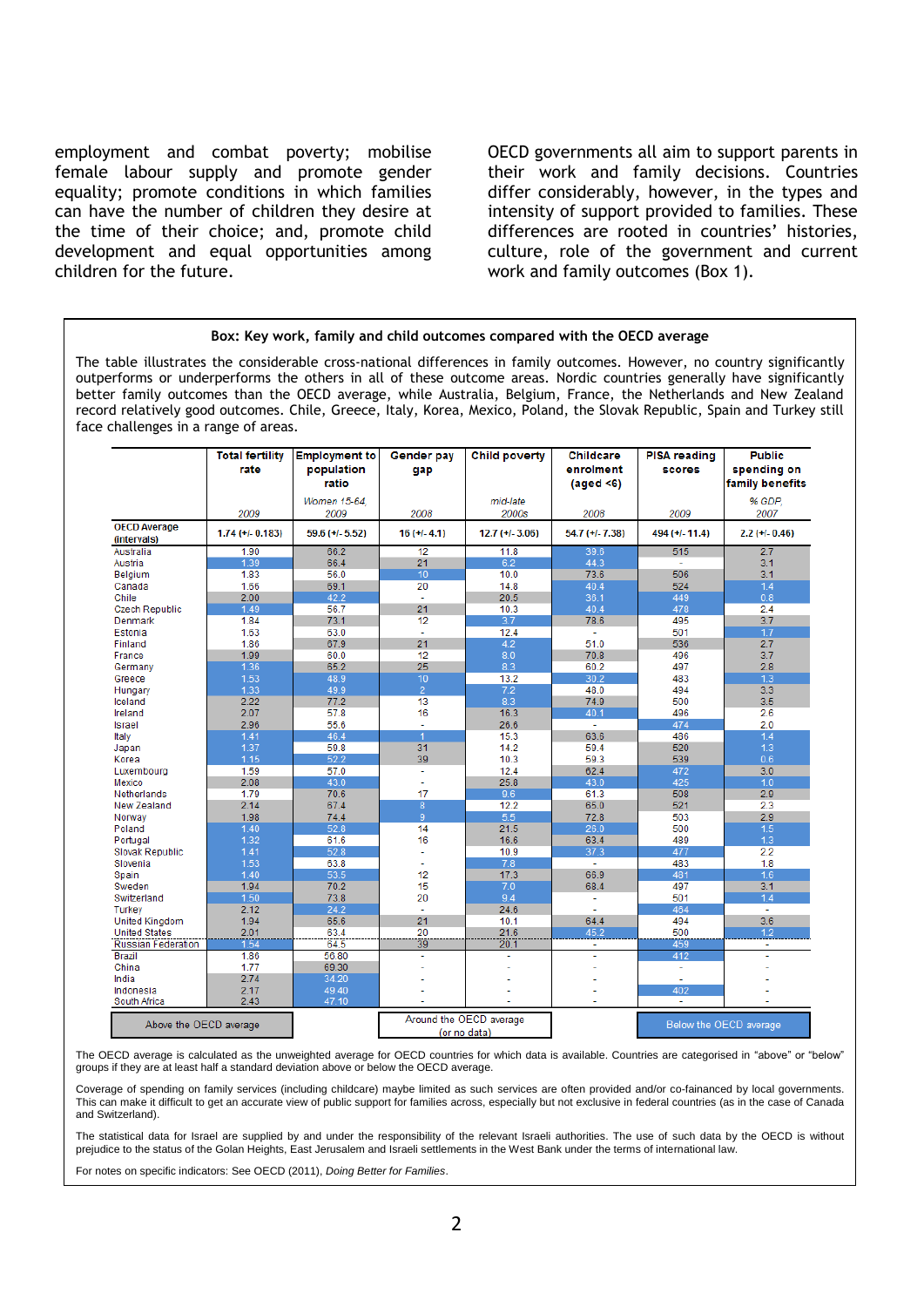### *Invest early in families*

Box 1 also shows that on average across the OECD, public spending on family benefits amounts to just over 2.2% of GDP. In most OECD countries, the majority of such spending concerns financial support to families: mostly payments during parental leave, child allowances and/or tax advantages for families.

Total spending on early year"s policies varies substantially across OECD countries (Figure 1). The most common form of intervention for children aged 0-5 is cash payments. In terms of total investment, the average OECD country spends over USD 36 000 per child in the early years, with richer countries generally spending more (Luxembourg and Norway), and poorer countries generally spending less (Chile and Mexico). Based on income levels, spending is relatively high in the Czech Republic and Hungary. Spending is relatively low in Japan and the United States.

Evidence suggests that the effectiveness of public investment in human capital is higher when it takes place in early childhood (before

compulsory school), when it is focused on the most vulnerable population, and when it is maintained throughout childhood.

The main early interventions include cash payments around birth, leave for parents to care for children at home, and childcare services. Delivery should ensure that childcare services are available when parental leave runs out, to ensure there are no gaps in supports for working parents, and that children attending pre-schools receive appropriate levels of investment, at least equal to levels available in later years. In most countries, public spending on families is concentrated on the compulsoryschool years.

### *The role of childcare*

Childcare is particularly important for reconciling work and family life. Parents are more likely to be in work and be more productive and happy in work if childcare is accessible, affordable, and they are confident that their children are being looked after properly (Figure 2).

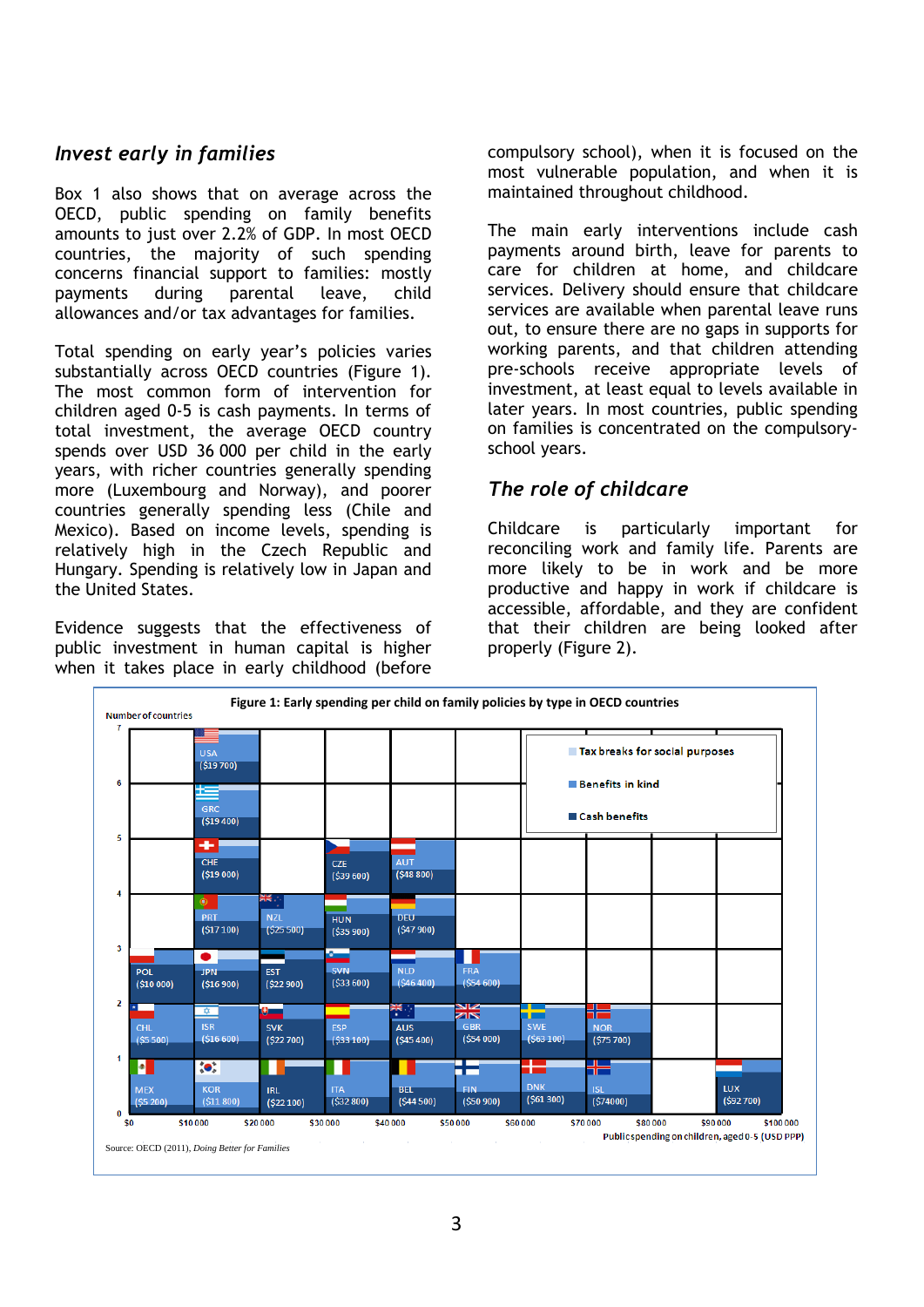

Since the late 90s, the proportion of under 5s in formal childcare has grown from around 33% to over 50% across the OECD. However, family experiences of childcare vary.

Children in the lowest income groups are less likely to be enrolled in formal childcare services. Children living in couple families are more likely to participate in formal (registered, licensed) childcare services, while children in sole-parent families are more likely to receive cheaper informal care services.

Some evidence suggests that low-quality care, long hours in care, and enrolment before age one is associated with behavioural problems in children. By contrast, high-quality formal childcare is linked with [cognitive and](http://www.child-encyclopedia.com/Pages/PDF/Peisner-FeinbergANGxp.pdf)  [developmental gains,](http://www.child-encyclopedia.com/Pages/PDF/Peisner-FeinbergANGxp.pdf) particularly for children from more disadvantaged home environments.

The fact that children who would benefit most from childcare have least access highlights the important challenges for childcare policies of ensuring access, affordability and quality.

Although governments provide a range of tax reductions and cash benefits to help with childcare costs, formal childcare costs for families with two children are on average 13% of overall family net income, and are considerably higher in Ireland, parts of Switzerland, the United Kingdom and the United States.

For women who wish to invest in their careers, a long break from work after childbirth may not be advisable. From a child development perspective, things are not so clear. Behavioural and cognitive development effects and the reduction of poverty risk may cancel each other out, especially for children in lowincome families. Some evidence suggests that mothers returning to work before the child is 6 months old may have negative effects on child cognitive outcomes, particularly when employment is on a full-time basis. The effects are, however, small, not universally observed and, in certain circumstances balanced by positive effects related to having extra family income.

Ensuring that care services match the working hours of parents is important in the early years and as children age. Many OECD countries now offer out-of-school care services for school-age children, but coverage remains limited.

## *Supporting good parenting*

In order to foster child well-being, policy should facilitate good parenting practises. Some OECD countries already provide parenting support via health centres (home visits by midwives, *Protection Maternelle et Infantile* in France) or early years' centres (e.g. Sure Start Child Centres in the United Kingdom). Other policies include promoting breastfeeding and parenting activities that contribute to the child"s development, and providing guidance on what to do in stressful situations (caring for disabled children or parental separation).

## **Having as many children as you want**

Societies need babies, and many families want (more) babies. However, in many OECD countries, people do not have as many children at the time they say they would like to have children. Birth rates have fallen substantially from where they were forty years ago: from on average 2.2 children per woman in 1970 to just over 1.7 children per woman nowadays. It is worth noting, however, that there was a small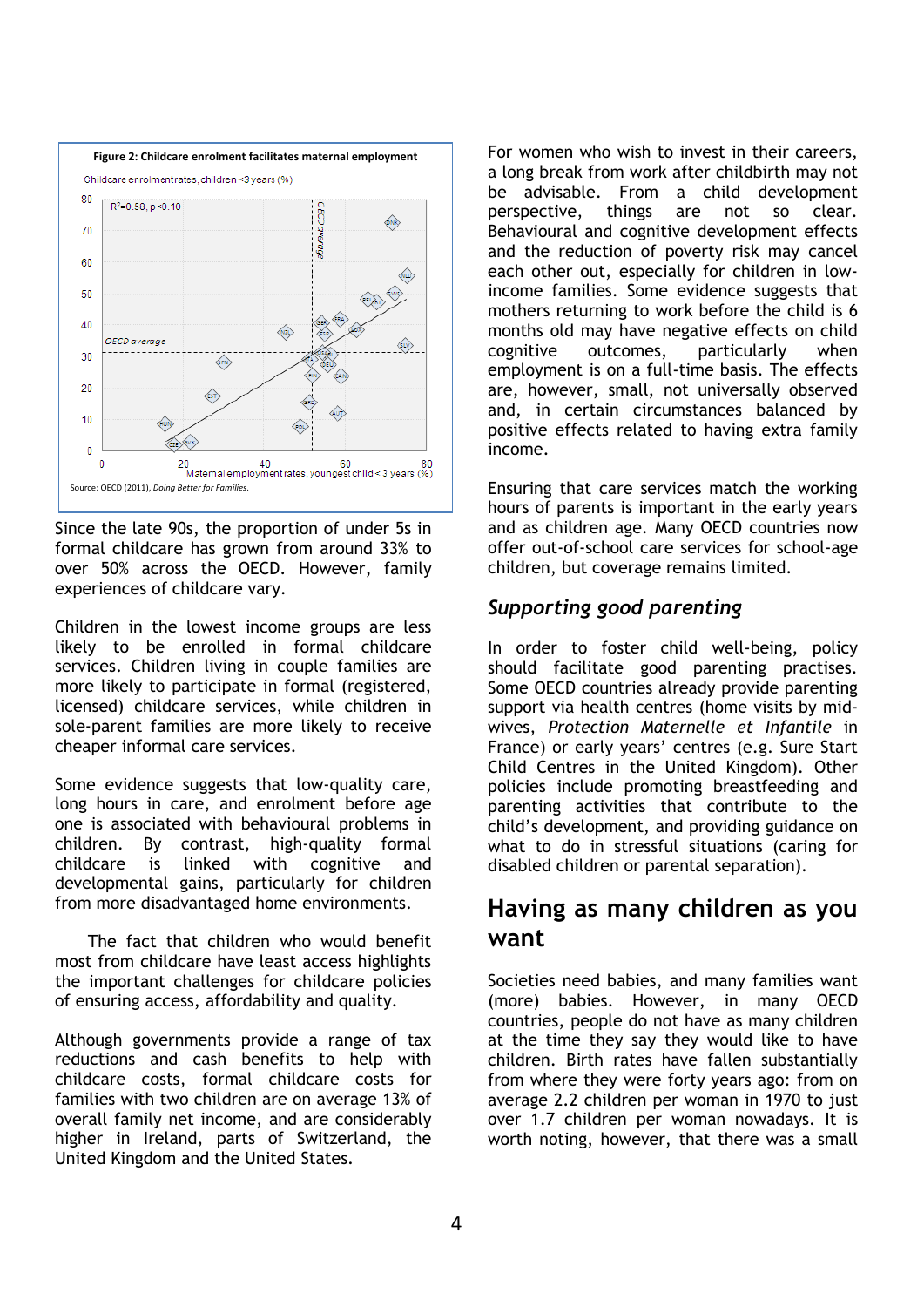rebound in birth rates in about half of the OECD countries over the past decade.

The decrease in fertility rates is mainly caused by young men and women postponing childbirths, and having fewer children than they desired or no children at all. The risk to remain childless, however in, for instance, Austria, Germany or Italy is higher than in many other countries. Childlessness is uncommon in Japan and Korea, where the decline in fertility has been essentially due to a sharp drop in the number of large families. The postponement of childbirth is linked to economic growth. The recent small rebound in birth rates has been most pronounced in countries where female participation also increased significantly. However, in some countries the recent financial crisis may have halted the rebound in fertility rates.

For people to realise their plans to have children, at the time of their choice, good policies to reconcile work and family life help. Having to choose between babies and bosses leads to reduced birth and female employment rates. In higher fertility countries, public support in cash and services for families with young children, as well as possibilities to work part-time enable families to combine work and care commitments more effectively (Figure 3). The Nordic countries, France, the Netherlands and the United Kingdom appear to be among the countries with the most effective policy mixes of work/family supports. Evidence from different national and cross-national studies also suggests that investment in childcare services is an effective tool in sustaining fertility. At the same time, direct financial transfers to families help reduce the cost of children and thus may help smooth the effect of the economic recession on household budgets and fertility rates.

## **Helping parents in work**

Working parents contribute not only to family and child well-being, but also to broader economic and social well-being. Parent"s employment is key to getting families out of poverty. As OECD societies are ageing and working-age populations are stabilizing or



diminishing, helping parents in work will become ever-more important to economies.

Across the OECD, female employment is increasing. However, in a number of countries, the growth of female employment has been concentrated in part-time work (e.g. the Netherlands, Germany and Switzerland). This is related to a mix of (past) capacity constraints in childcare and high costs. Policy should aim to provide ample child-and out-of-school-hours care supports that help parents match full-time employment commitments with childcare and school hours. However, many female workers are satisfied with working part-time because it meets their needs. Nonetheless, working reduced hours on a prolonged basis is likely to have career consequences, and frequently it will not help avoid poverty in sole-parent or large families, or in dual-earner families where both partners are in low-paid jobs.

Employers and Unions can help reconcile workfamily life balance. Having a family-friendly workplace can motivate current staff, reduce staff turnover and sickness absenteeism, help attract new staff, reduce workplace stress and generally enhance worker satisfaction and productivity. As such, there is a "business case" for family-friendly workplace supports, but it does not seem to be always that strong, particularly for small and medium-sized enterprises. Unions can play a stronger role in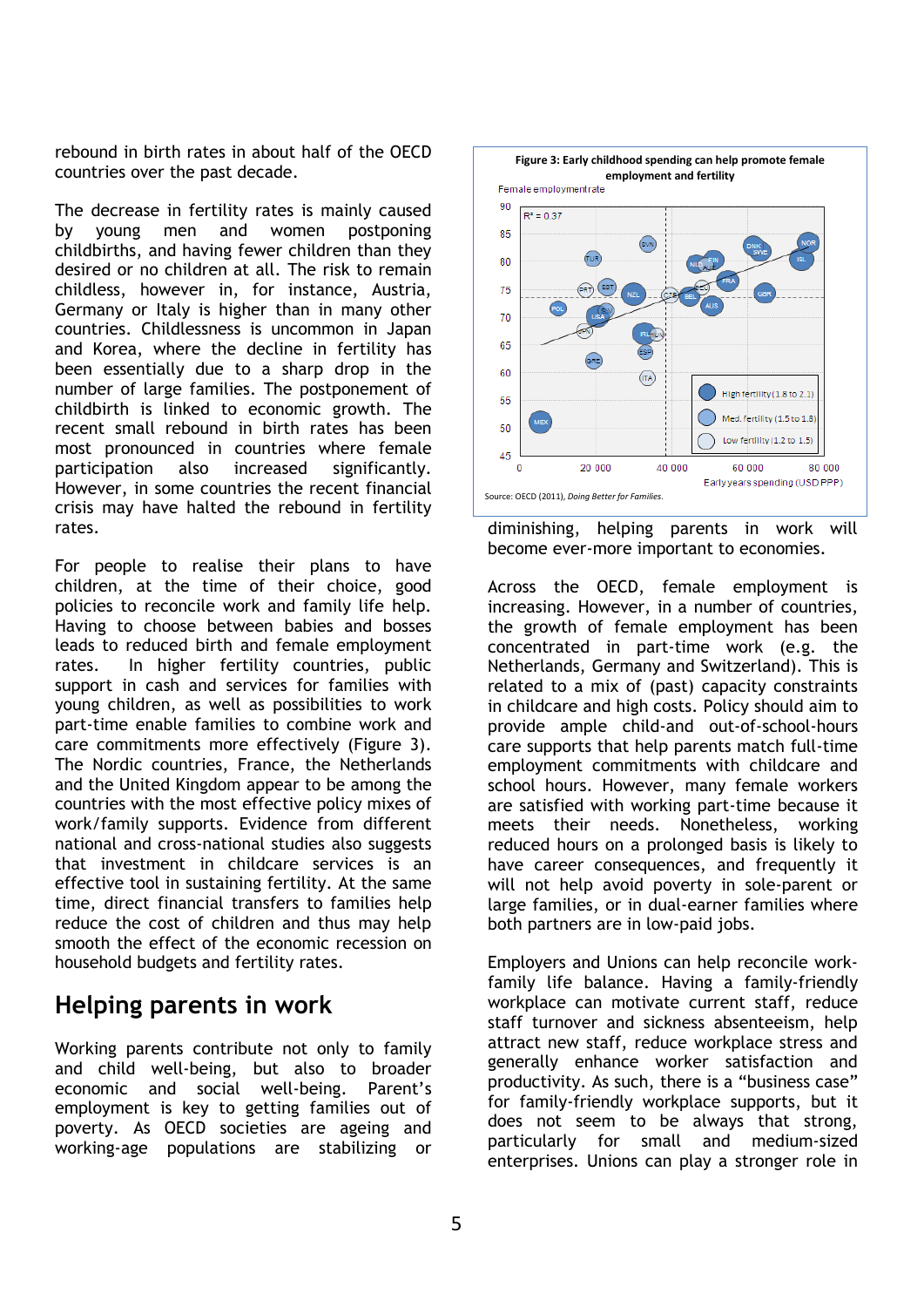improving the provision of family-friendly work practices, but either they lack bargaining power or they do not prioritize demands in this area.

Many OECD countries have introduced legislation that either grants part-time work entitlements or gives employees the right to request flexible working-time arrangements. These measures are generally commendable, but they can have an unintended side effect. As women much more than men tend to avail of options to reduce working hours, these policy measures can inadvertently deepen gender differences in employment.

## **Towards greater gender equity**

Although gender and unpaid work gaps are narrowing, across the OECD, female employment rates are over 13% below those of men, and the gender pay gap is 16% on average (Box 1). Many factors play a role in these differences, such as education, work experience and occupational segregation.

Gender gaps feed into the decisions made by women about work activities and intensities, about having children and home care options. Women are more likely to work part-time or not be in the labour force. Women also take more parental-leave than men take, and work 2 hours more per day in the home. Mothers spend more time on educating, caring, playing and cleaning for children, fathers are more likely to limit their involvement to learning and leisure activities.



In most countries, the financial incentives to work are strong for both parents when children are of school age. Only in Germany does the tax/benefit system provide favourable treatment to single-earner families compared with dual-earner couples.

But tax and benefit systems often provide incentives for one parent to stay at home when children are young. Usually, this is the mother, which makes financial sense from a household perspective as she often has less earnings than her partner.

In a number of countries, including the Nordic but also, for example, Germany and Portugal, policy encourages fathers to take leave to care for young children by granting them the exclusive right to part of the parental leave entitlement and/or ample income support during the leave period. Such policies work. For example, in Iceland leave take-up by fathers has increased ten-fold following the introduction of specific paternity leave entitlements.

## **Doing better for families, for children**

Children"s well-being is inextricably linked to family well-being. When families flourish, children flourish. In recent years, however, not all families have benefited from economic growth.

> Since the 1980s, average family incomes have increased across the OECD. However, in many countries, child poverty rates (Figure 4) have risen too. This suggests that in these countries the average incomes of families have risen less, or less equally, than those of households without children. In countries where child poverty fell, the biggest gains are seen in those OECD countries with historically high levels of child poverty including Chile, Italy and the United Kingdom.

> Paid work, in every OECD country, increases the likelihood that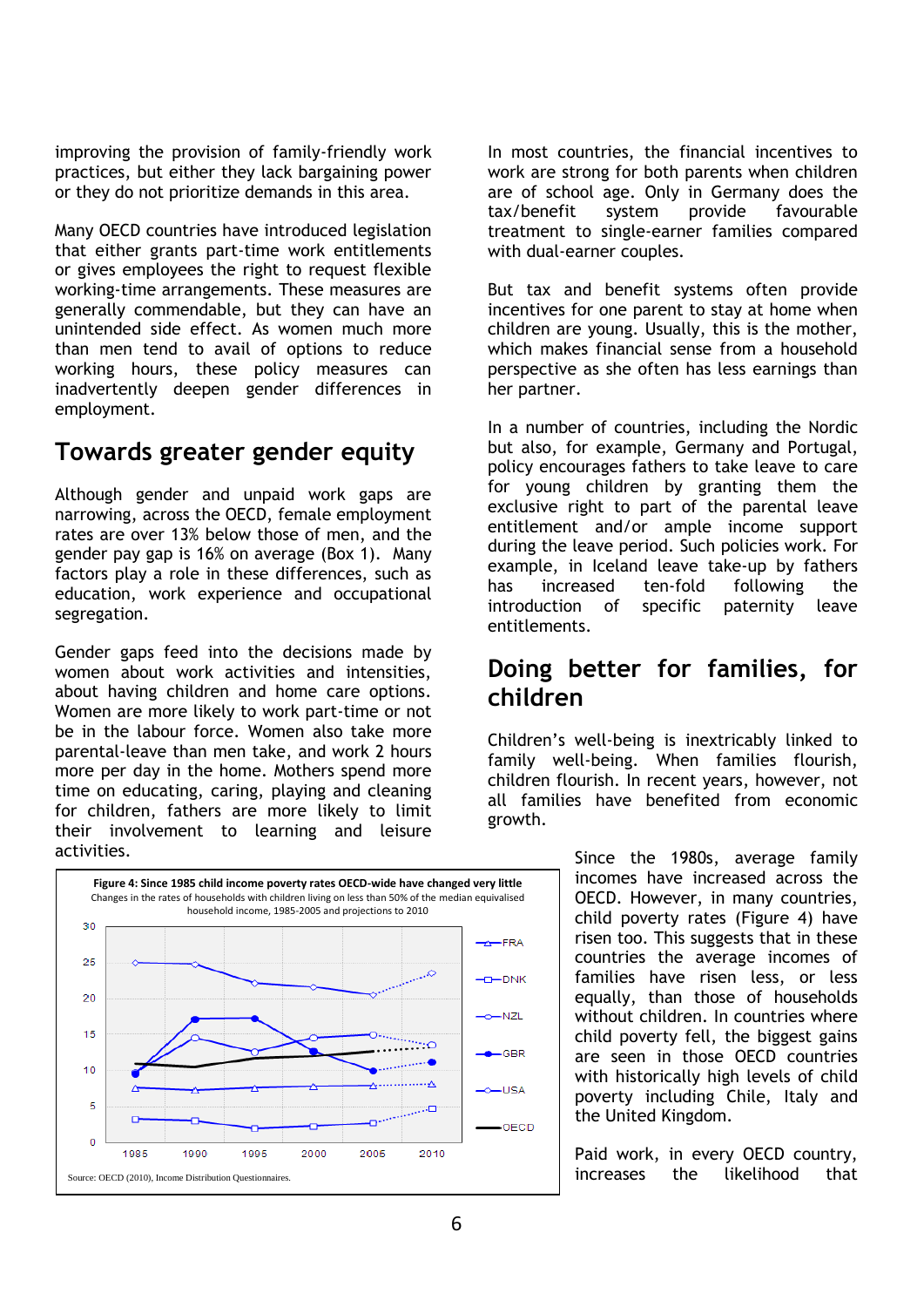families are lifted out of poverty, sometimes considerably. Jobless families are at the highest risk of living in poverty in all OECD countries.

Most OECD countries with around or aboveaverage female employment rates have low child poverty rates, except for Israel, Portugal and the United States, which all have higher than average rates of in-work poverty. In-work benefits (e.g. the Earned Income Tax Credit in the United States) and childcare supports for working families are important tools for combating in-work poverty.

Keeping parents out of long-term benefit dependency is also crucial to reducing children's risk of growing up in poverty. Most OECD countries, except Ireland and until recently New Zealand, have therefore made income support for parents conditional on job-search and other participation commitments once the youngest child has reached the compulsory school age. However, parents on income support can only engage in the labour market if suitable childcare supports are available at a reasonable cost.

For children in families where one parent permanently lives apart from the family, childsupport payments are an important tool for reducing child poverty. However, the effectiveness of child-support policies varies significantly across countries.

In Denmark and Sweden, child-maintenance schemes, characterised by regular publicly advanced payments, reduce child poverty by 2.5 percentage points. In the United States, where the proportion of sole parents is high and payments are not advanced, the contribution to child poverty reduction only amounts to 1 percentage point. In order to alleviate child poverty, it may be needed to publicly guarantee a minimum transfer regardless of the economic circumstances of the parent who is obliged to make child-maintenance payments.

Measuring the well-being of children and families goes beyond looking at relative poverty measures. For instance, health outcomes for children over the past two decades broaden the picture and show mixed success in improving life chances of the upcoming generation. Since the late 1980s, infant mortality rates OECD-wide have been falling steadily, and at the same time rates of low birth-weight babies in many countries have been increasing. Moreover, a small but significant minority of children experience maltreatment and neglect in OECD countries, with evidence pointing towards low economic resources in the home as an important risk factor.

# **The Way Forward**

## *How to do better for families?*

### **Start spending early and consistently**

Start investing in family policies during the early childhood years and sustain investment throughout childhood: such a strategy potentially has high social rates of return and helps avoiding more costly interventions later in life

Ensure that financial transfers, child- and out-ofschool-hours care supports and flexible workingtime arrangements logically fit together into a continuum of support without "gaps". For example, ensure that childcare supports become available when parental leave entitlements run out.

### **Ensuring support for families in the face of budget cuts**

In the context of fiscal consolidation, authorities should aim to ensure that spending on children during their early years is protected from large "austerity cuts", and that overall, the most vulnerable families are protected. Public spending on family benefits and in-kind services should be seen as investment for the future. If, as part of a consolidation package, cuts in family support budgets are necessary, it would be best to make temporary or targeted changes to family policies (e.g. Hungary and the United Kingdom temporarily froze child benefit payments).

### **Service delivery can be cascaded to improve efficiency without leaving children behind**

Universal support systems ensure that all children are covered, without stigma, enhancing social fairness and social integration of all the children, but they require high levels of investment. Systems of family service